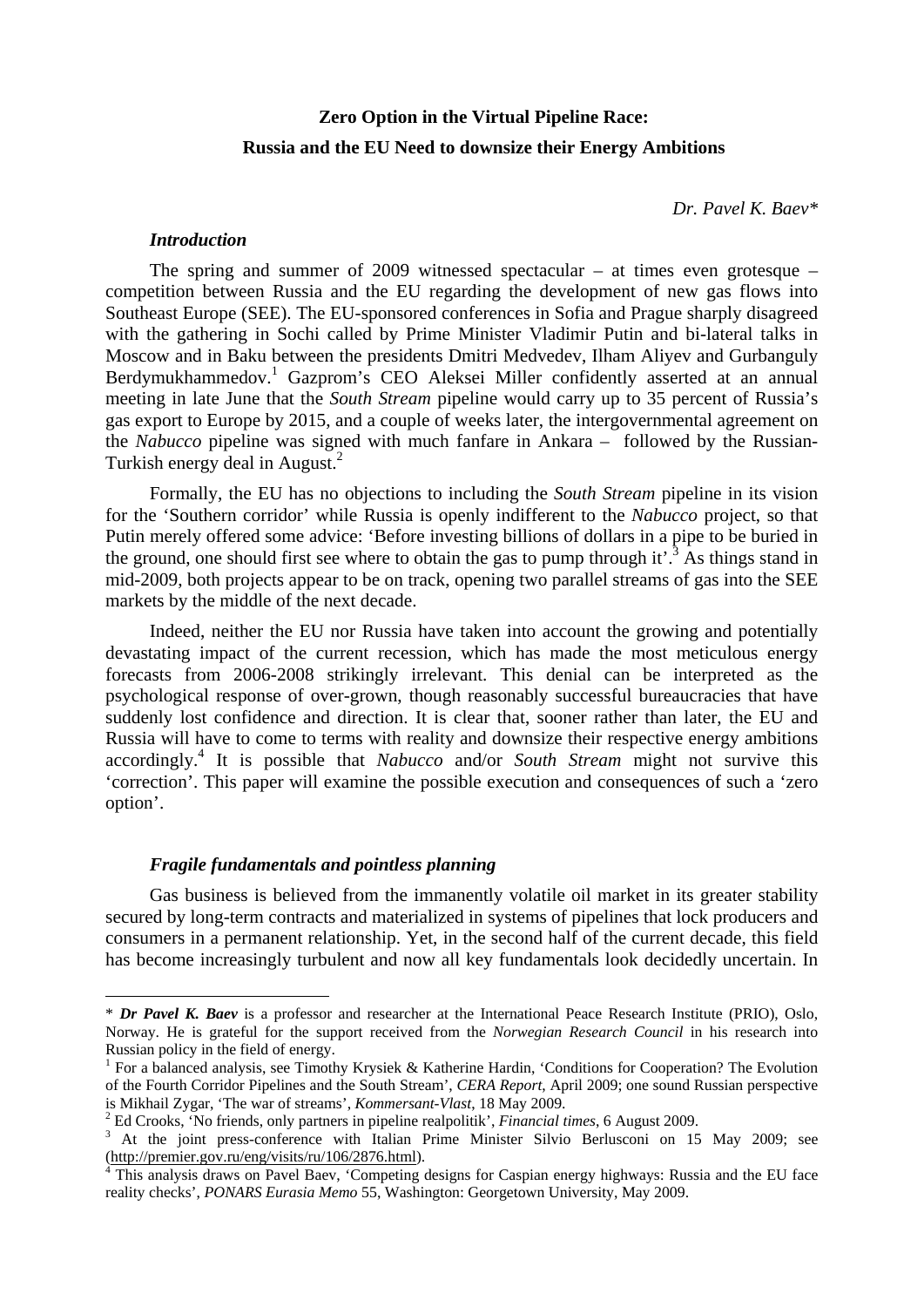January 2006, the 'gas dispute' between Russia and Ukraine became an eye-opener for many European customers, who were forced to realize that transit issues were only part of a complex problem hidden under a shocking lack of low transparency in key arrangements.<sup>5</sup>

In the aftermath of that high-resonance mini-crisis, concerns in the EU were centered on Gazprom's ability to deliver adequate volumes over the next decade as the powerful company was clearly not investing enough in its core assets, while demand in Russia was growing fast.<sup>6</sup> Alongside worries about *Gazprom*'s politicized behavior, were demands for reducing emissions and going 'green', despite the fact that natural gas is one of the cleanest energy sources. Thus, a powerful lobby advocating 'diversification', had developed multiple networks in Brussels. It has focused its activity on a set of guidelines known as '20-20-20', elaborated in a number of documents, including the *Energy Security and Solidarity Action Plan* (November 2008). This specifically prescribes that should oil prices come close to \$US 100 per barrel, the EU gas import will decrease by 3-5 percent in 2020 compared to  $2005^7$ .

*Gazprom* was quite upset about this deliberate violation of its favorite principle of 'security of demand'. Nevertheless, it was inclined to interpret it as a triumph of wishful 'green' thinking. It did increase investments in developing the extensive Bovanenkovskoe field in Yamal (*peninsula in north Russia*, editor's note), but its main response to the EU's 'political phobias' was to cultivate partnerships with such European majors as E.ON or ENI that had their own reasons for sabotaging the Commission's plans for liberalization – and could mobilize effective support from their 'mother-states'. That could have been a sure-win strategy, but the 'gas war' in January 2009 inflicted further damage on *Gazprom*'s business reputation and caused an astounding 40 percent drop in the volume of its export to the EU in the first quarter.<sup>8</sup> Miller and other *Gazprom* top executives tried to put on a brave face and assured that the flow would return to normal in the second half of the year. However, they need to consider the possibility that a declining demand in the EU is beginning to look like a serious prospect.

Undoubtedly, there are many variations behind the EU and its general directives; for example, diversification for Spain means gaining access to Russian piped gas. In SEE, energy consumption is significantly lower than the EU average (not to mention that several countries in this region are not members of the Union). Brining standards of development up to EU levels can only be achieved by creating new industrial consumers in addition to expanding services and tourism. However, prices are highly elastic in this market, creating a 'gas bazaar' dilemma for producers and consumers: the former launch expensive projects, such as *South Stream*, aiming at covering the costs by delivering big volumes at high prices, while the latter can avail of such deliveries, only if prices are reasonably low. *Gazprom*'s unquestionable assumption that 'the era of cheap hydrocarbons is over' finds few buyers in the Balkans.

# *Could Ukraine become an acceptable alternative?*

A point, often overlooked in debates on the Southern corridor, is that its opening would inevitably marginalize Ukraine's role on the European energy-political scene. Indeed, the latest Russian plan for *South Stream* aims at a capacity of 63 bcm, leaving only about 40-45 percent

<sup>&</sup>lt;sup>5</sup> One recent example is the decision of the European Commission to impose heavy fines on German and French 'majors' for forming a cartel; see 'Antitrust: Commission fines E.ON and GDF Suez €553million each for marketsharing in French and German gas markets', Brussels, IP/09/1099, 8 July 2009 (http://ec.europa.eu/competition/index\_en.html). 6

See Nadejda Victor, 'Russia's gas crunch: looming shortfall poses a tough choice', *Washington Post*, 6 April 2006.

 $\overline{7}$  One meaningful analysis is Pierre Noël, 'Beyond dependence: How to deal with Russian gas', *Policy Brief* 9, European Council on Foreign Relations, November 2008.

<sup>8</sup> For a brief assessment of the damage, see Elena Mazneva, 'Market is lost', *Vedomosti*, 16 June 2009.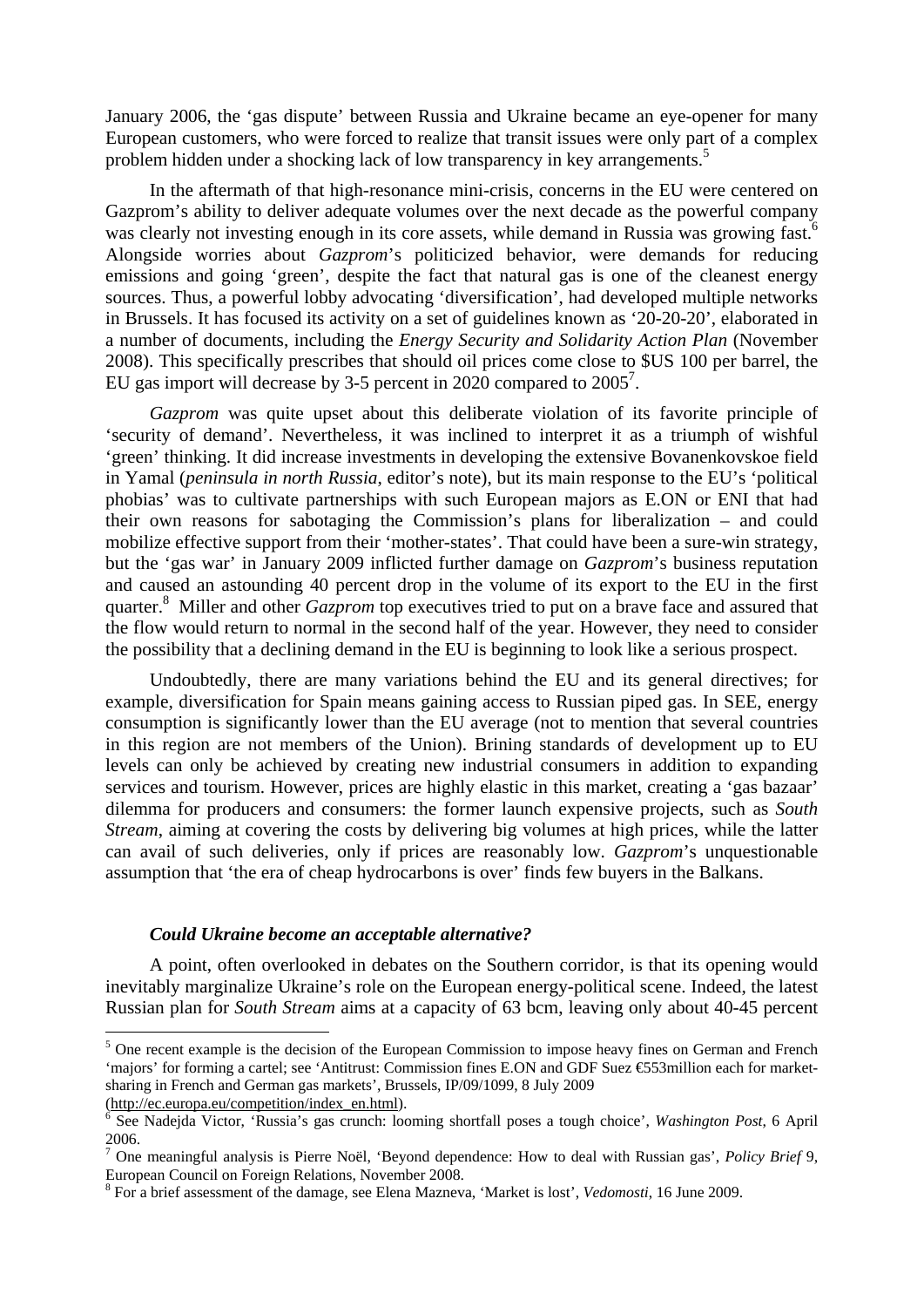of its EU export transiting Ukrainian territory. The current deal between Moscow and Ankara envisions a pipeline route across the Turkish exclusive economic zone (EEZ) in the Black Sea, directly depending on a second trunk of the *Blue Stream* pipeline (increasing its capacity to 24 bcm), which would cut Ukrainian transit by another 5 percent, while the *Nord Stream* pipeline across the Baltic Sea would diminish it by at least another 10 percent.<sup>9</sup>

*Gazprom*'s (and Putin's) intention to reduce Ukraine's ability to control its export has never been in doubt, but what is less obvious is the anti-Ukrainian profile of the *Nabucco* project. Its first trunk (planned capacity 10-15 bcm) could have mostly political and psychological impact, but the full capacity of 30-35 bcm would constitute a significant flow of gas from yet unclear (but definitely non-Russian) sources. Combined with an increased import of liquefied natural gas (LNG), this plan would reduce the share of EU gas import that crosses Ukraine to 30 percent or lower.<sup>10</sup> It can not be excluded that both the *Nabucco* and *South Stream* projects could become a reality, and that would, to all intents and purposes, eliminate Ukraine from the European gas-political map. A major feature on this map, instead, would be Turkey, which aims at becoming a 'gas hub' by concentrating major gas flows and developing a capacity for trading – and not mere transit.

There is no certainty within the EU, and particularly among the SEE states, that such a 'gas hub' would be a better arrangement that the current 'recurrent conflict'. Turkey is as prone as Ukraine to extracting the maximum commercial and political advantage from control over crucial gas pipes. Its economic situation is no less precarious and the recession is affecting the government's behavior. Moreover, there is an additional complication: Turkey's EU accession bid has been put on hold – perhaps indefinitely – and frustration over this failed effort could prompt its political elite to pressure European interests as a reminder of broken promises.<sup>11</sup>

While pushing forward the *Nabucco* project, the European Commission is not blind to, and is not at all enthusiastic about, the possible strengthening of Turkey's energy profile. Hence the blitz-talks with the Ukrainian leadership on modernizing the gas infrastructure in spring 2009 resulted in a joint declaration that caused considerable upset in Moscow.<sup>12</sup> *Gazprom* understands better than anyone the urgent need to upgrade the pipelines and pumping stations in Ukraine, which have been heavily used since Soviet time without adequate maintenance. However, Putin and Miller are categorically against giving any funds to Kiev for that purpose, despite any promises given to create an independent and transparent operator. Their master-plan has been to reduce Ukrainian state control over the gas infrastructure to a purely symbolic share of ownership, while making *Gazprom* the effective manager, perhaps in partnership with E.ON and a few other European 'champions'.

These 'evil' intentions, which amount to stealing the 'jewel in the crown', are totally unacceptable to the Ukrainian leadership; furthermore, they are greatly concerned about losing transit privileges. While it is difficult to agree entirely with the Prime Minister Yulia Timoshenko, who told reporters at the Munich security conference that 'to raise questions

 $\overline{a}$ 

<sup>9</sup> On Russian perspectives, see Natalya Grib, 'The South flood', *Kommersant*, 18 May 2009; Ali Aliyev, 'The offshore pipe', *Expert*, 15 May 2009.<br><sup>10</sup> For a well-organized review of opinions on this issue, see Katinka Barysch (ed.), *Pipelines, Politics and Power:* 

*The Future of EU-Russia Energy Relations*, London: CER, 2008<br><sup>11</sup> A 'politically correct' assessment of Turkey's gas policy is presented by Olli Rehn, EU Commissioner for

Enlargement, in a speech 'Turkey as an energy hub for Europe: prospects and challenges', 4 March 2009 (http://www.europa-eu-un.org/articles/en/article 8535 en.htm); for a sharper analysis, see Katinka Barysch, 'Turkey's role in European energy security', *CER Essay*, London, December 2007

<sup>(</sup>http://www.cer.org.uk/pdf/essay\_turkey\_energy\_12dec07.pdf).<br><sup>12</sup> On the talks, see Alan Riley, 'EU-Ukraine gas deal is no pipe dream', *Wall Street Journal*, 22 April 2009; and on the Russian reaction, see Ali Aliyev, 'Irritable Russia', *Expert*, 24 March 2009.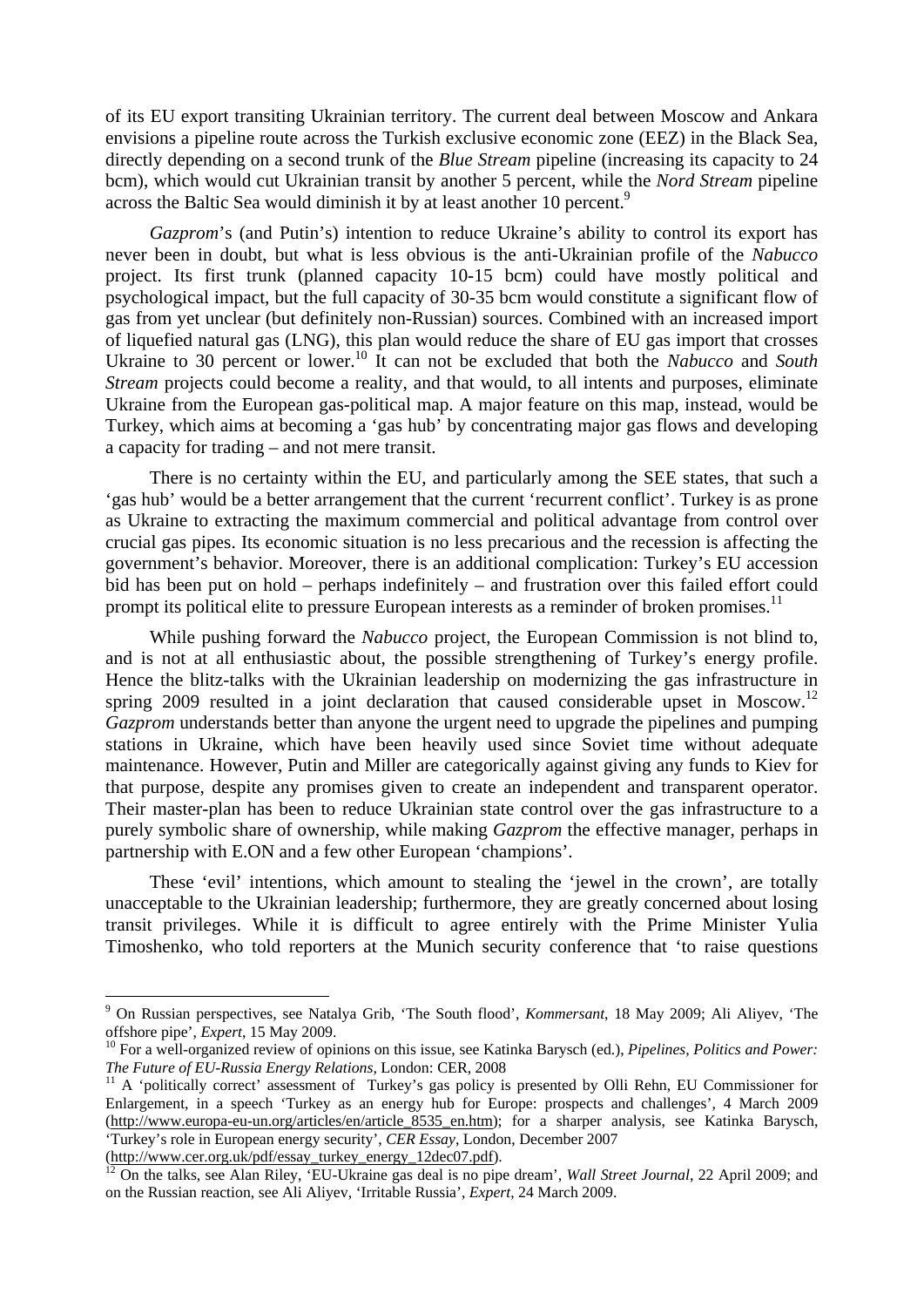today about bypassing Ukraine with alternative pipelines is a senseless idea<sup> $13$ </sup>, there is, nevertheless, a point in her parochial argument, since the Ukrainian option is certainly the most sensible as far as cost-efficiency is concerned. The European Commission has promised 2.5 billion euro to modernize the Ukrainian gas infrastructure. While this may be less than a half of the total cost, the capacity of this pipeline system could then be expanded to 150 bcm. On the other hand, the preliminary cost estimate for the first trunk of *Nabucco* is about 8 billion euro and the bill for the *South Stream* could reach 20 billion euro.<sup>14</sup> The major obstacle in contemplating the Ukrainian option seriously in the EU is petty bickering among elite groups. However, there is a chance that the presidential elections, scheduled for 17 January 2010, might make Ukraine more governable, while the very probable departure of Viktor Yushchenko from the political arena would remove a major irritant for Russia.

#### *Russia reconsiders its relations with Gazprom – more than a 'what if' story*

The central role of natural gas in Russian foreign policy is not based only on the specific quality of this energy source, which happens to be so abundant (even if hard to get) in Russia, and makes it so valuable for Europe. It is primarily a consequence of the unique involvement of the Russian leadership in the highly monopolized gas business, which started early in the Putin era and has evolved into such a deep fusion of interests that now it is impossible to establish whether *Gazprom* is an instrument or a goal-setter for the Kremlin.<sup>15</sup> The reconfiguration of the Russian leadership with Dmitri Medvedev's promotion to the presidency has changed little in this respect; the ruling duumvirate continues to identify closely with *Gazprom*'s agenda and to lobby enthusiastically for every deal.

This unprecedented symbiosis has been an important source of strength for *Gazprom*, increasing its penetrating power into the European markets; however, it has also alarmed many states and the EU agencies, which have come to view this penetration as a hostile takeover. These tactical advantages have thus translated into a strategic handicap; now every political problem for Moscow in European relations, for instance delays in negotiating a new Partnership and Cooperation Agreement (PCA), resonates negatively in the gas business. This effect may be less prominent in dealings with Turkey; however, the mobilization of political and bureaucratic effort in the EU around the *Nabucco* project, which could seriously weaken *Gazprom*'s positions in the SEE markets mid-term, would have hardly happened without the reassessment of Russia's trajectory after the war with Georgia.<sup>16</sup>

There is, however, nothing permanent about this amalgamation between the Kremlin and *Gazprom*, and the deepening recession is already testing this bond by establishing for fact that the interests of the Russian state are not exactly congruent with those of *Gazprom*. The plan to increase domestic gas prices to the level of export prices has been abandoned, and the increasing deficit in the state budget has forced the Finance Ministry to demand a serious increase of taxation for *Gazprom*. 17 Sharply falling revenues and profits have caused a 15 percent cut (and perhaps as deep as 25 percent) in *Gazprom*'s 2009 investment program and in

 $\overline{a}$ 

<sup>&</sup>lt;sup>13</sup> See the entry in her blog 'Yulia Tymoshenko at the Munich security conference', 7 February 2009 http://www.tymoshenko.com.ua/ukr/news/first/7020<br>
<sup>14</sup> See 'He who pays for the pipeline calls the tune', *The Economist*, 16 July 2009.<br>
<sup>15</sup> One relevant analysis is Svante E. Cornell & Niklas Nilsson (eds), *Europe's E* 

*Dominance and Caspian Supply Alternatives*. Washington DC: Johns Hopkins University, 2008.<br><sup>16</sup> See Matvei Ganapolsky, 'The price of words', *Ezhednevny zhurnal*, 16 July 2009,

http://ej.ru/?a=note&id=9285

<sup>&</sup>lt;sup>17</sup> On the tax increase for *Gazprom*, see Dmitri Butrin, 'The reserve monopoly', *Kommersant*, 2 July 2009.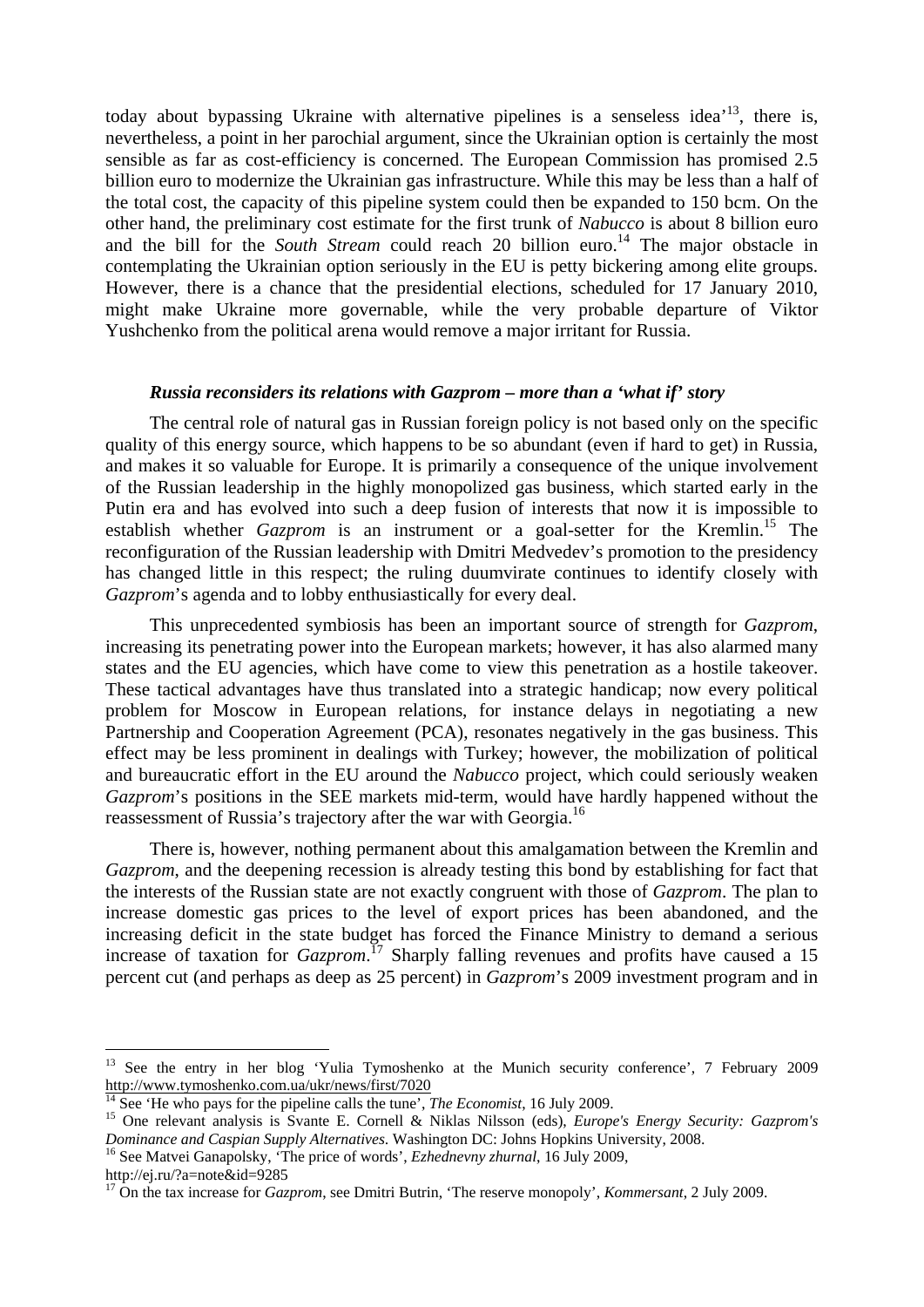$2010$  the available resources are set to decline yet further.<sup>18</sup> Common economic sense dictates shelving (if not abandoning altogether) the plan for the extremely expensive *South Stream* project and it is only obstinate political will that keeps it on track in this impossible situation.

Putin may remain committed to this pipeline no matter what, but his own political future cannot be taken for granted in an economic and social environment that has changed so drastically, compared to the 'golden years' of prosperity that had been confidently promised to continue until 2020.<sup>19</sup> The over-centralized political regime, based on distribution of steadily expanding petro-revenues, has obviously outlived its purpose, and Russia's recovery from the devastating recession would depend upon adopting more flexible and efficient political mechanisms.<sup>20</sup> The character of such a transfiguration cannot be perceived at this moment in time (and it is useless to speculate about Putin's personal choices and options), and parallels with the previous crisis on 1989-1992 are hardly informative – but they could give some idea about the correlation between the depth of economic crisis and the scope of political revolution.

It is entirely possible that Russia would avoid any major political breakdown and benefit from a 'soft' evolution of the political system; there are few reasons to believe, however, that in the course of such an evolution *Gazprom* would manage to preserve its unique access to and connection with the political leadership. Without this patronage, the *Gazprom* business empire would first crumble on the margins (for instance, cutting off *Gazprom-Media*), then let go several self-sufficient units (like *Gazprom-Bank* and *Gazprom-Neft*), and then would have to separate the transportation into a separate company.<sup>21</sup> Such a de-monopolization could follow the draft plan for reforming *Gazprom* from early 2003 and would take a few years, but if a convincing start were made, the EU could perform a re-evaluation of the risks for its energy security, and that might result in curtailing its plans for the Southern corridor, including the hapless *Nabucco* pipeline.

## *Conclusions*

 $\overline{a}$ 

The cumulative impact of an interrupted trend in energy security in SEE (the sharp drop, followed by uncertain oil prices, and two major events: the Russian-Georgian war and the Russian-Ukrainian 'gas war') can not be fully measured as yet. It appears possible that the immediate 'lessons learned' by the EU and Russia – centered respectively on constructing the *Nabucco* and the *South Stream* pipelines – are seriously misconstrued. The main shortcomings of these lessons regard resources and risks. The EU has assumed that 10-12 billion euros is an acceptable price for a project that has no guaranteed sources of supply and that the risk of alienating Russia, which would still remain its main source of gas, is manageable. Russia has convinced itself (or rather Putin – himself) that 25 billion euros should be wasted (rather than invested) on a project that could never cover the expenses and that the risk of undermining Ukraine's balance of payments would be rather an opportunity.

Sticking to positive thinking regarding the in-crisis (rather than post-crisis) near-term future, one would hope that these lessons could be disproved through a reassessment of

<sup>18</sup> On *Gazprom*'s investment prospects, see Petr Netreba, 'Cuts are performed business-like', *Kommersant*, 14 July 2009.

<sup>&</sup>lt;sup>19</sup> See Pavel Baev, 'Ten years at the helm: Putin holds a photo shoot and visits Turkey', *Eurasia Daily Monitor*, 10 August 2009.

<sup>&</sup>lt;sup>20</sup> One sound analysis of this transformation is presented by Nikolai Petrov in the lecture 'Russian political mechanics and the crisis', *Bilingua*, 25 June 2009

<sup>(</sup>http://www.polit.ru/lectures/2009/06/25/crisis.html). 21 Extensive analysis of the *Gazprom* problem can be found in Boris Nemtsov & Vladimir Milov, *Putin and Gazprom*. Independent Expert Report, Moscow 2008 (http://www.milov.info/2008/08/putin-i-gazprom/).